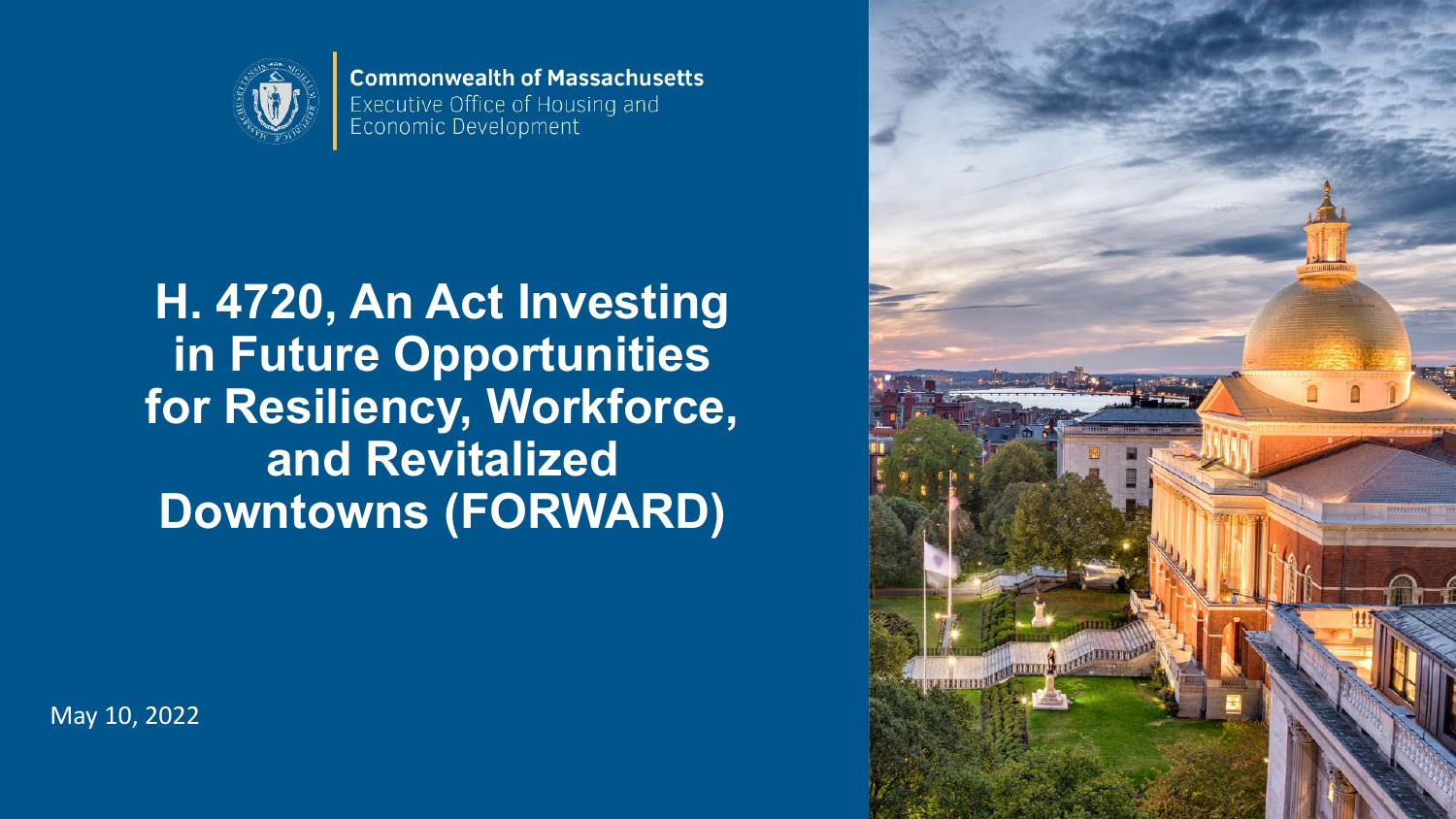## **Partnerships for Growth—Pillars and Principles**



## Partnerships for Growth Pillars -



#### Respond to the **Housing Crisis**

Work to increase production of all types of housing, with an emphasis on production in town centers and near transit, and will focus on expanding access to homeownership and embracing innovative housing production models



Ensure that the Administration's programs enable our municipalities to address challenges, create opportunities, and build strong, livable, and attractive communities across all 351 municipalities



#### **Support Business** Competitiveness

Continue building on successful efforts to attract and support innovative clusters and growing businesses, enhancing outreach to small businesses and entrepreneurs to address their unique challenges; supporting access to capital, space, technical assistance, and diverse workforce



### **Train a Skilled** Workforce

Create pathways to employment and prosperity for workers, engaging employers to ensure that training responds to current and future needs, aligning systems and priorities, and facilitating access to jobs and opportunities for people at all income levels

## Partnerships for Growth Principles



#### Equitable Opportunity

The Administration will build on investments in high schools and community colleges, create new pathways into well-paying jobs, and enhance access to capital, space, and networks for WMBEs



The Administration will ensure that climate change mitigation strategies are considered in all economic development grant awards



### Regional **Strategies**

The Administration will focus on understanding regional needs and creating regionally targeted solutions



### Accessible Government

The Administration is committed to creating an environment where residents, businesses, and communities can more easily navigate state programs and access funding opportunities and technical assistance



## **Infrastructure**

Robust public investment in infrastructure can help to unlock economic expansion and set the stage for neighborhood and community growth. Investment opportunities are as varied as the communities they support.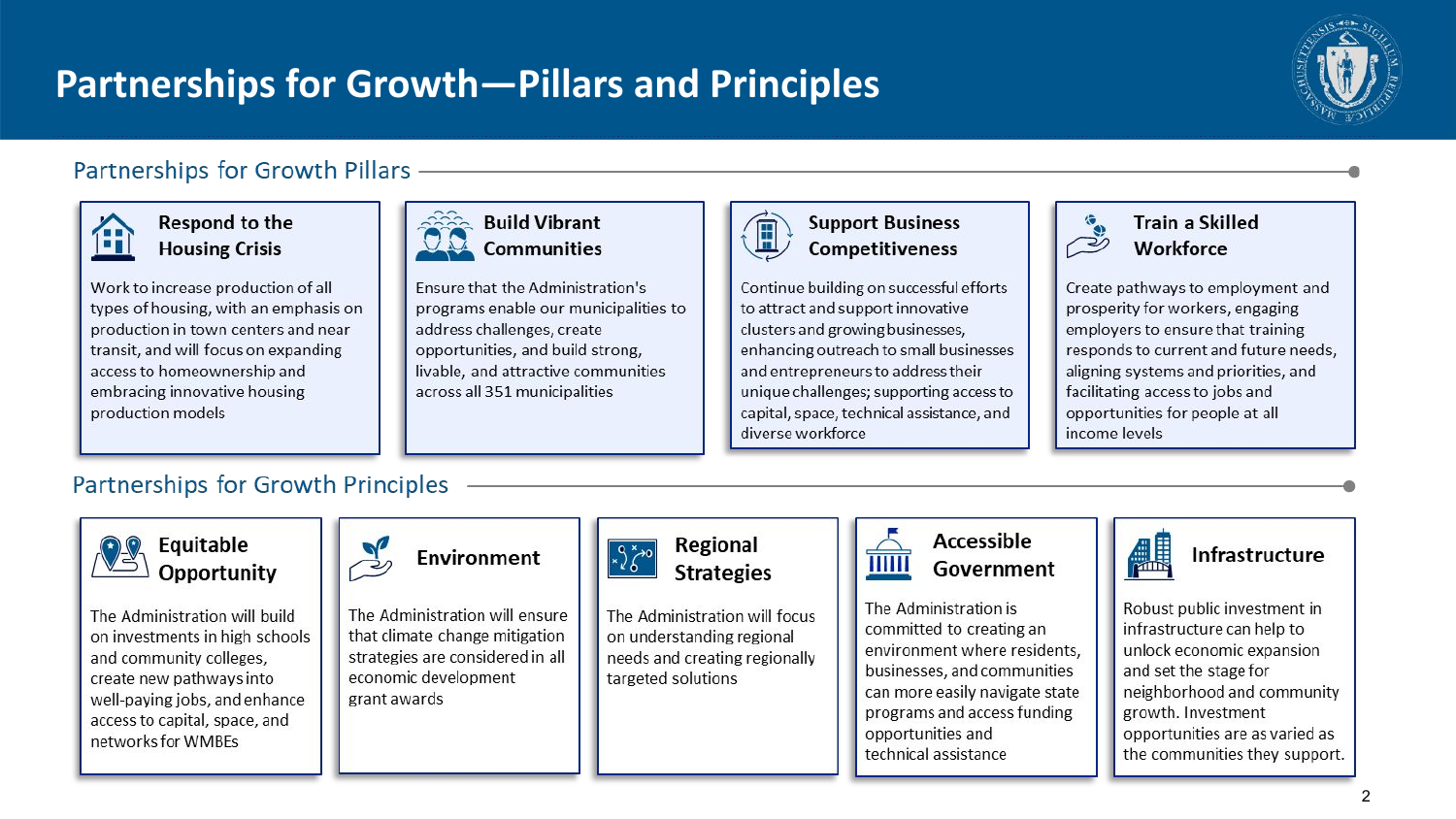## **Partnerships for Recovery**





#### 3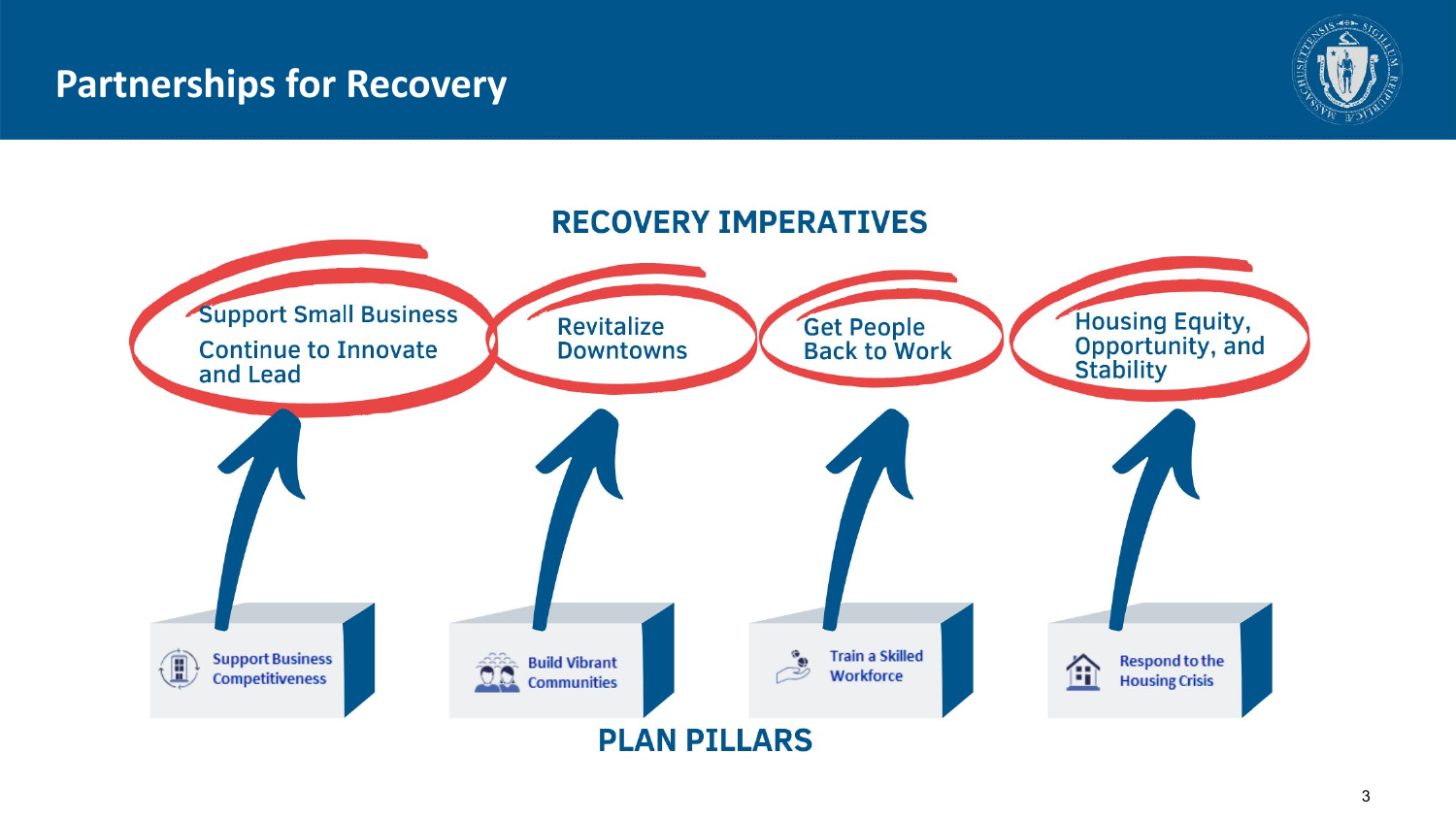

### **Economic Development Bill**

**The Bond Bill is a long-term planning proposal to support existing programs, fund new capital initiatives, and codify priorities.** 



**Invest in Proven Capital Programs**



**Target Emerging Opportunities**



**Strategic Policy Provisions**

## **ARPA 2.0**

**Leverage federal funds for specific projects and initiatives to support Massachusetts's path forward into a post-pandemic world.** 



**Climate Resiliency**

**Downtowns & Main Streets**



**Infrastructure**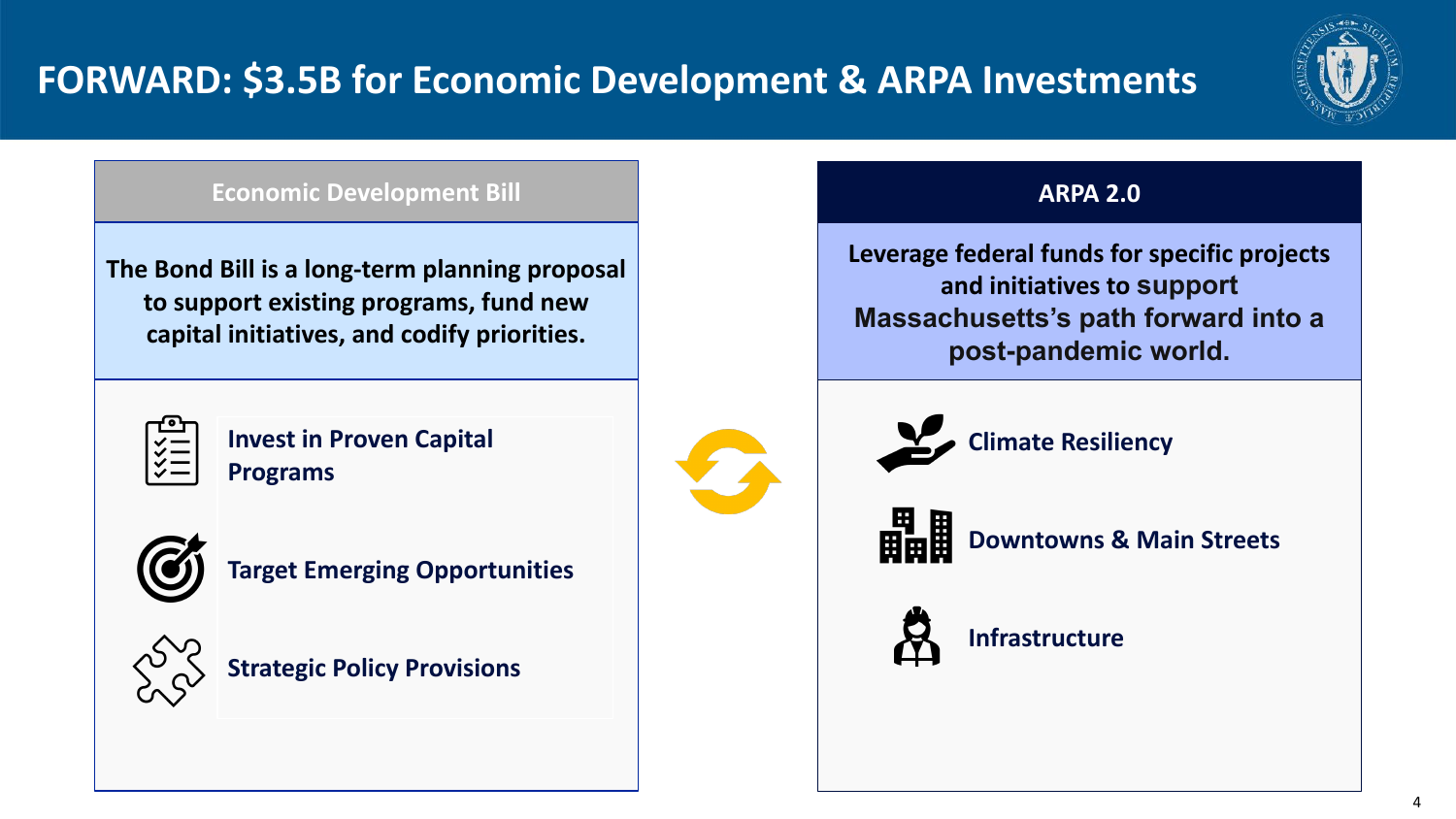

**The bond bill portion of the legislation contains \$1.3B in capital authorization and is organized around the following priority areas:** 

- **• Communities (\$650M)**: This legislation supports the recovery and vibrancy of cities and towns by reauthorizing and expanding key *One Stop for Growth* programs that have been oversubscribed in recent funding rounds, including investments in Underutilized Properties, Rural and Small Towns, and Community Planning.
- **• Housing (\$269M)**: This legislation primes the pump with key reauthorizations out to FY27 for core housing programs and proposes some targeted amendments to support the state's public housing stock. It also encourages more market rate housing in Gateway Cities by raising the annual HDIP cap from \$10M to \$30M, supporting the completion of additional projects.
- **• Innovation (\$337M)**: This legislation facilitates further economic growth and job creation in emerging clusters by making strategic investments in purpose-driven research, technology, and innovation, and positions the Commonwealth to capitalize on expected federal investments in the technology and innovation sectors through an unrestricted federal match support fund.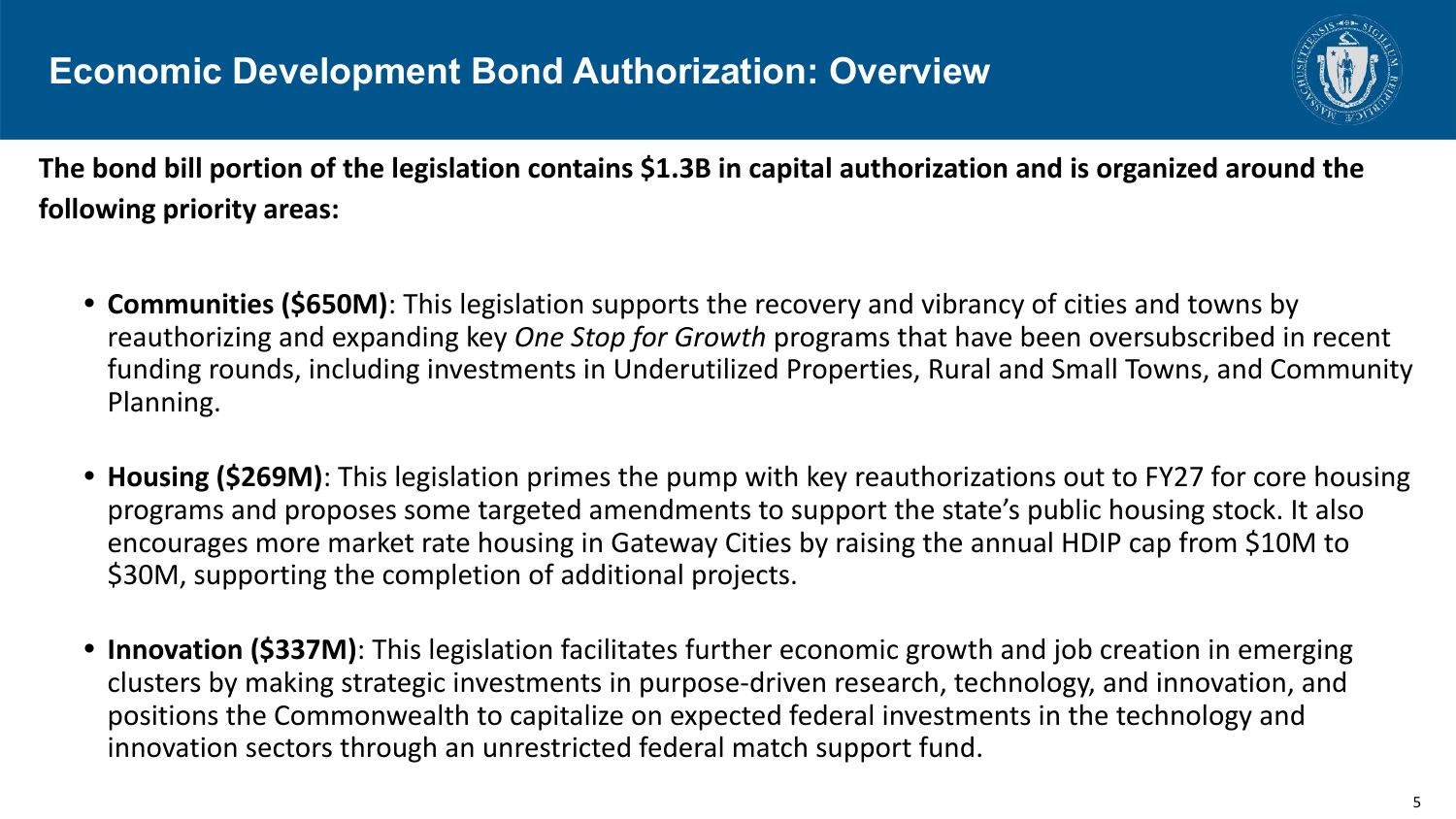

## **The bill includes approximately \$2.3B in federal funding, which can be broken down by the following:**

- **• Economic Development (\$318M):** for economic development projects. Note, ARPA 2.0 prioritizes specific projects or initiatives; it includes a total of over **600 items,** many of which that were been identified by communities through the Community One Stop for Growth program at HED. It proposes to invest in **all 351 communities** in Massachusetts with **at least \$250K per community**.
- **• Other Items in the Bill:** Approximately **\$1.2 billion** for energy and environmental initiatives. Approximately **\$413 million** for state parks and trails, water and sewer projects, and environmental infrastructure projects **\$325 million** for labor and workforce development efforts, including \$300 million to address UI overpayments and an additional \$25 million for HireNow. A second tranche of **\$250 million** for fiscally strained hospitals (first tranche included in ARPA 1.0), a reserve of **\$100 million** for direct COVID costs like testing and vaccine distribution incurred after other federal resources are exhausted. Approximately **\$73 million** for other initiatives.
- **• ARPA Funding must be committed by 2024 and spent by 2026, therefore timing of this funding is key.**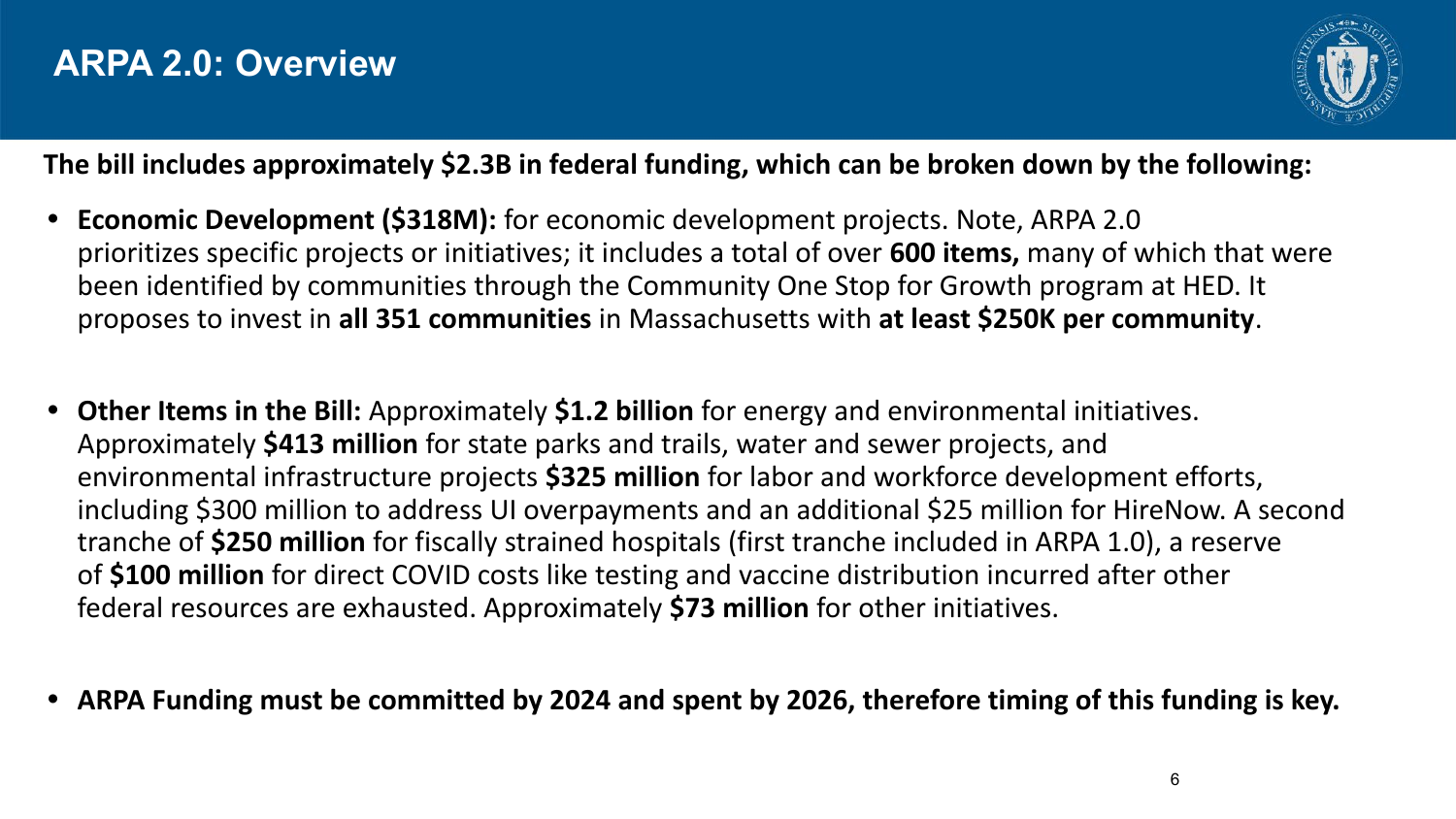## **Community One Stop for Growth – First Round**



**• The Community One Stop for Growth hosted the inaugural round in FY22.** The One Stop received 360 applications from 260 different organizations, amounting to **over \$303 million in funding requests**. EOHED and partner agencies were **only able to fund 196 projects totaling \$88.7 million** based on available budgets.

|                         | Applied         | Funded         |
|-------------------------|-----------------|----------------|
| <b>Communities</b>      | 177             | 122            |
| Applications            | 360             | 196            |
| <b>Funding Requests</b> | \$303.3 million | \$88.7 million |

**• Using last year's round as a base for a pipeline, we expect this oversubscription of key programs to continue in FY23.** 

| Program                                 | <b>Requests</b> | <b>Awards</b> |
|-----------------------------------------|-----------------|---------------|
| <b>Underutilized Properties Program</b> | \$98,050,594    | \$7,616,000   |
| <b>Rural and Small Town Development</b> | \$73,921,740    | \$3,000,000   |
| <b>Community Planning</b>               | \$4,386,418     | \$1,000,000   |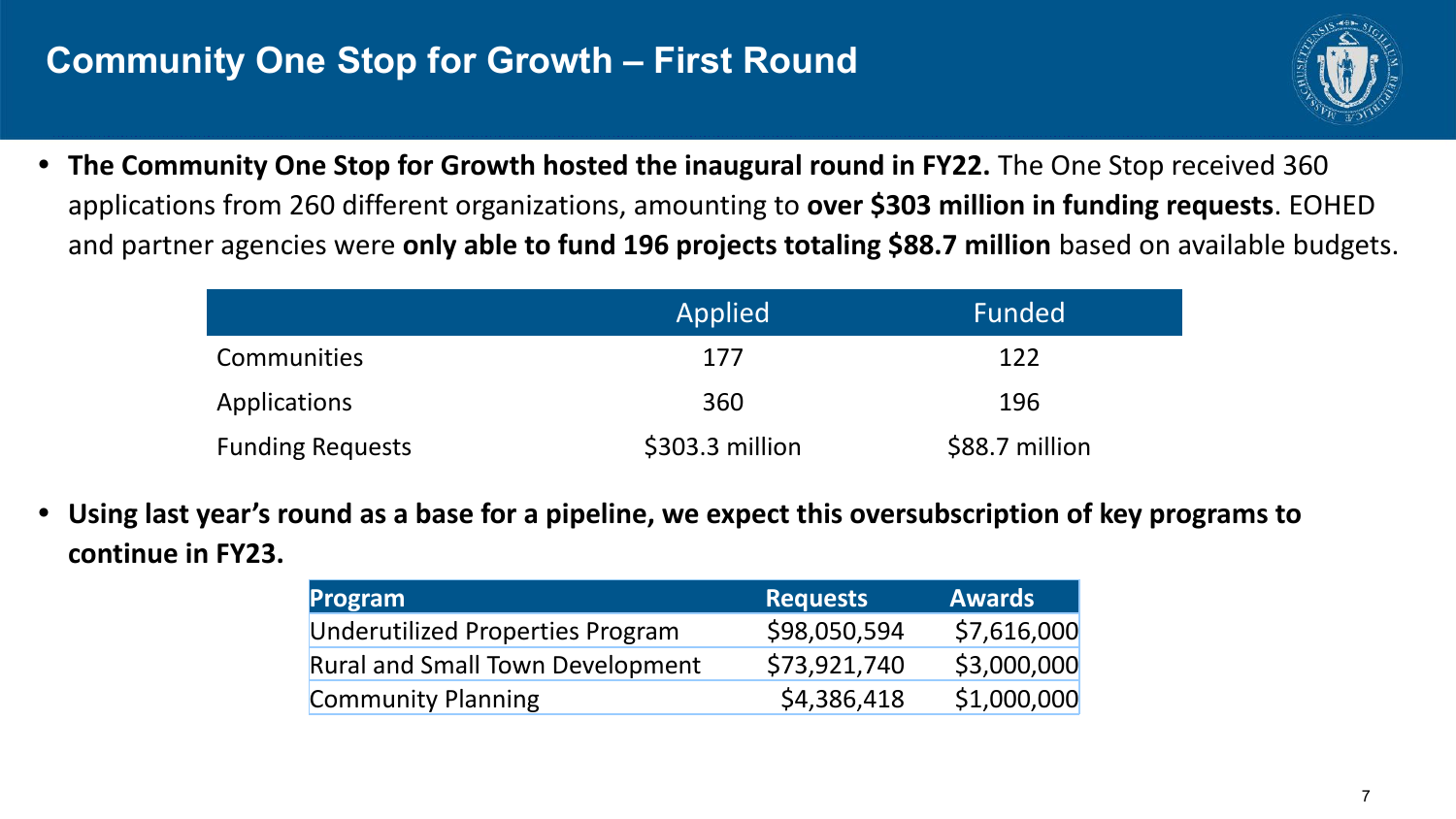

The FORWARD bill increases the existing program budgets for MassDevelopment's Underutilized Properties Program as well as DHCD's Rural & Small Town Development Fund and Community Planning Grants. In addition, the bill level funds the MassWorks Infrastructure Program.

| Program                                      | <b>Expansion of Existing Program Budget</b> |  |  |  |
|----------------------------------------------|---------------------------------------------|--|--|--|
| Underutilized Properties Program (UPP)       | \$50 million                                |  |  |  |
| <b>Rural and Small Town Development Fund</b> | \$10 million                                |  |  |  |
| <b>Community Planning Grants</b>             | \$5 million                                 |  |  |  |
| <b>Reauthorizations</b>                      |                                             |  |  |  |
| Program                                      | <b>Reauthorization</b>                      |  |  |  |
| MassWorks Infrastructure Program             | \$400 million<br>(Level Funding)            |  |  |  |

## **Expansions**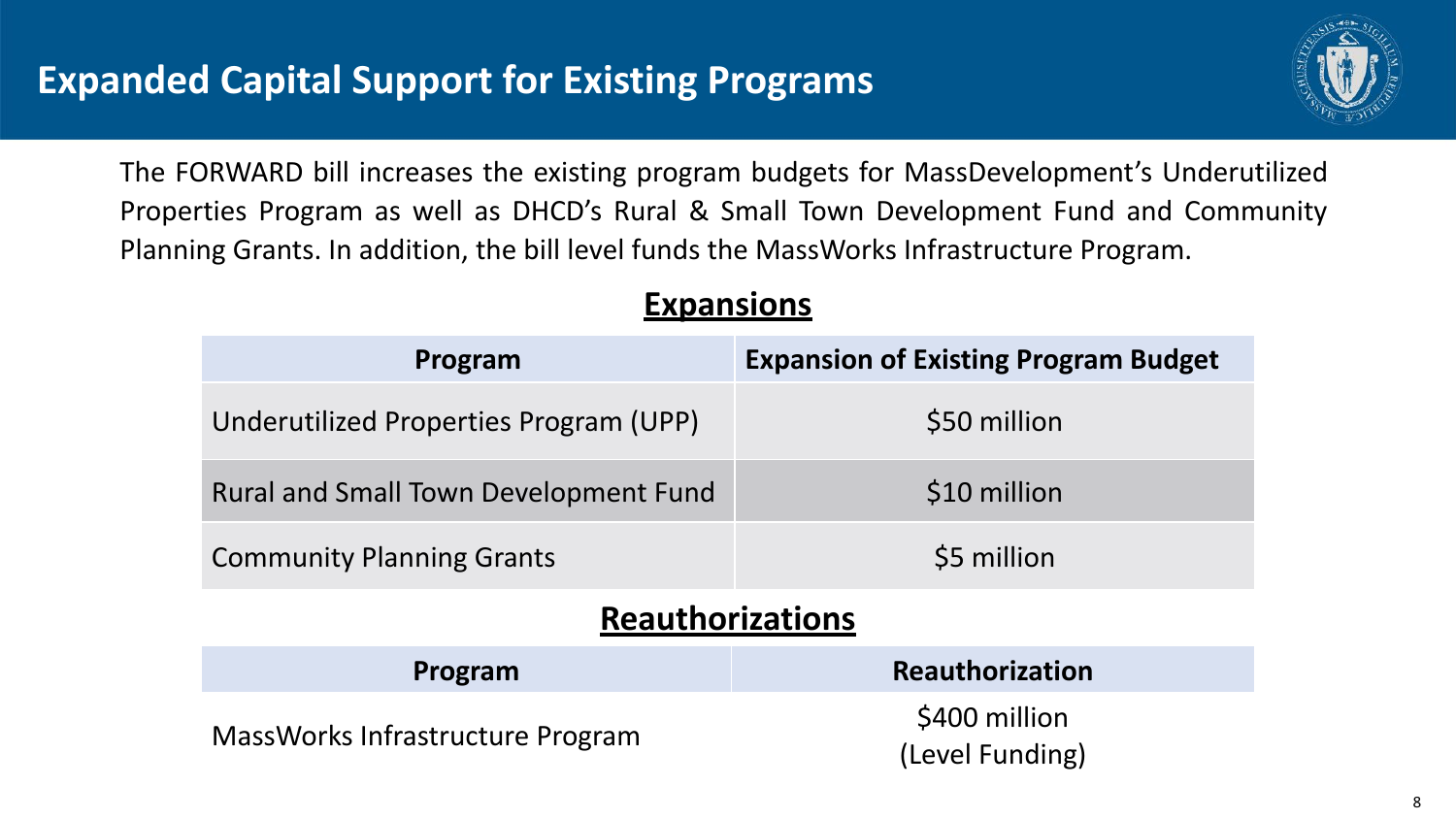

The FORWARD Bill includes earmarks for 186 projects previously submitted to, or otherwise aligned with, EOHED, DHCD and MassDevelopment grant programs, totaling \$178 million in community support.

| Program                                        | <b>Number of Projects</b> |
|------------------------------------------------|---------------------------|
| <b>MassWorks</b>                               | 94                        |
| <b>Site Readiness Evaluation Projects</b>      | 17                        |
| <b>Underutilized Property Program Projects</b> | 10                        |
| <b>Brownfields Redevelopment Projects</b>      | 30                        |
| <b>Rural Development Grants</b>                | 15                        |
| <b>Community Planning Grants</b>               | 17                        |
| <b>Housing Choice Grants</b>                   | $\overline{3}$            |
| <b>Grand Total</b>                             | 186                       |

In addition, 247 communities are named with an earmark for a Downtown Recovery Grant, amounting to over \$108 million. In total, the bill includes **433 earmarks for community projects, worth nearly \$286 million**.

The legislation reserves just over **\$32 million of ARPA funds** to support projects awarded through the Community One Stop for Growth.